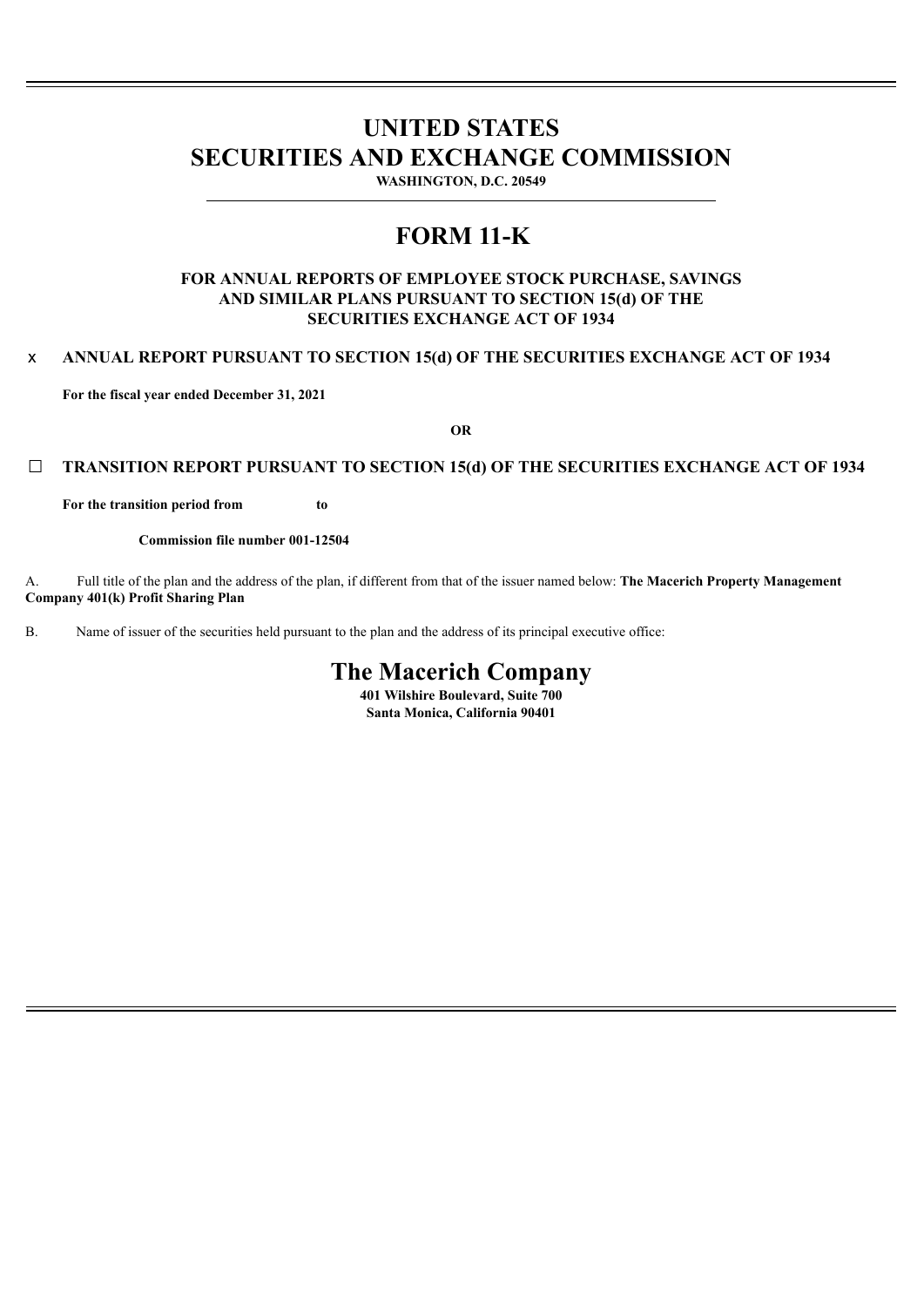#### **THE MACERICH PROPERTY MANAGEMENT COMPANY 401(k) PROFIT SHARING PLAN**

# **FINANCIAL STATEMENTS**

#### **DECEMBER 31, 2021**

# **WITH**

#### **INDEPENDENT AUDITOR'S REPORT AND SUPPLEMENTAL INFORMATION**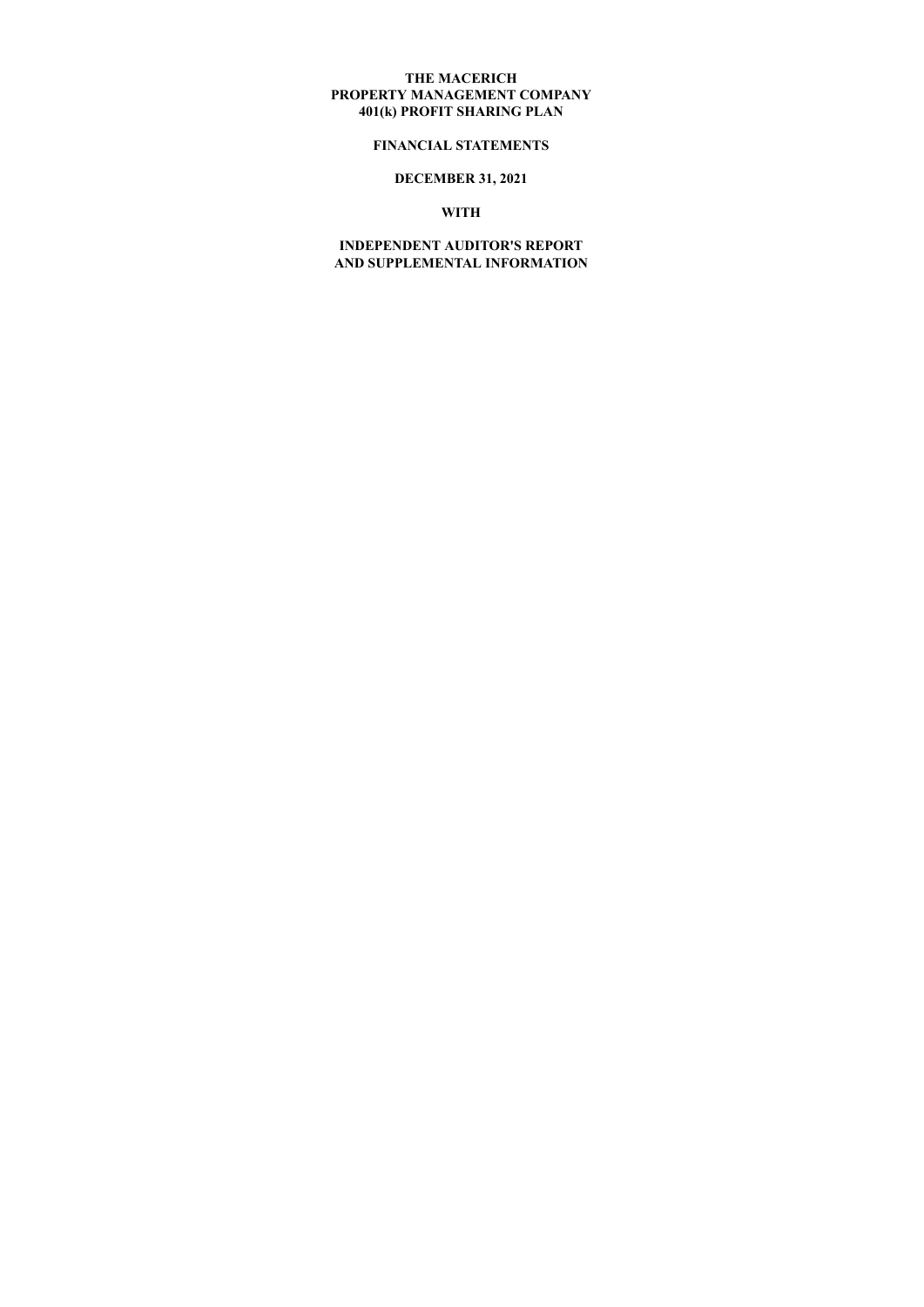### **TABLE OF CONTENTS**

|                                                                                                | Page            |
|------------------------------------------------------------------------------------------------|-----------------|
| <b>Report of Independent Registered Public Accounting Firm</b>                                 | T               |
| <b>Financial Statements</b>                                                                    |                 |
| Statements of Net Assets Available for Benefits as of December 31, 2021 and 2020               | $\overline{2}$  |
| Statement of Changes in Net Assets Available for Benefits for the Year Ended December 31, 2021 | $\overline{3}$  |
| <b>Notes to the Financial Statements</b>                                                       | $4 - 10$        |
| Supplemental Schedule                                                                          |                 |
| Schedule H, Line 4i — Schedule of Assets (Held at End of Year)                                 | $\overline{11}$ |
| Schedule H, Item 4j - Schedule of Reportable Transactions                                      | 12              |
| <b>Signatures</b>                                                                              | <u>13</u>       |
| <b>Exhibit Index</b>                                                                           | 14              |
|                                                                                                |                 |

Exhibit 23.1 — Consent of Independent Registered Public Accounting Firm, Baker Tilly US, LLP

<span id="page-2-0"></span>Note: Other schedules required by 29 CFR 2520. 103-10 of the Department of Labor's Rules and Regulations for Reporting and Disclosure under the Employee Retirement Income Security Act of 1914 ("ERISA") have been omitted because they are not applicable.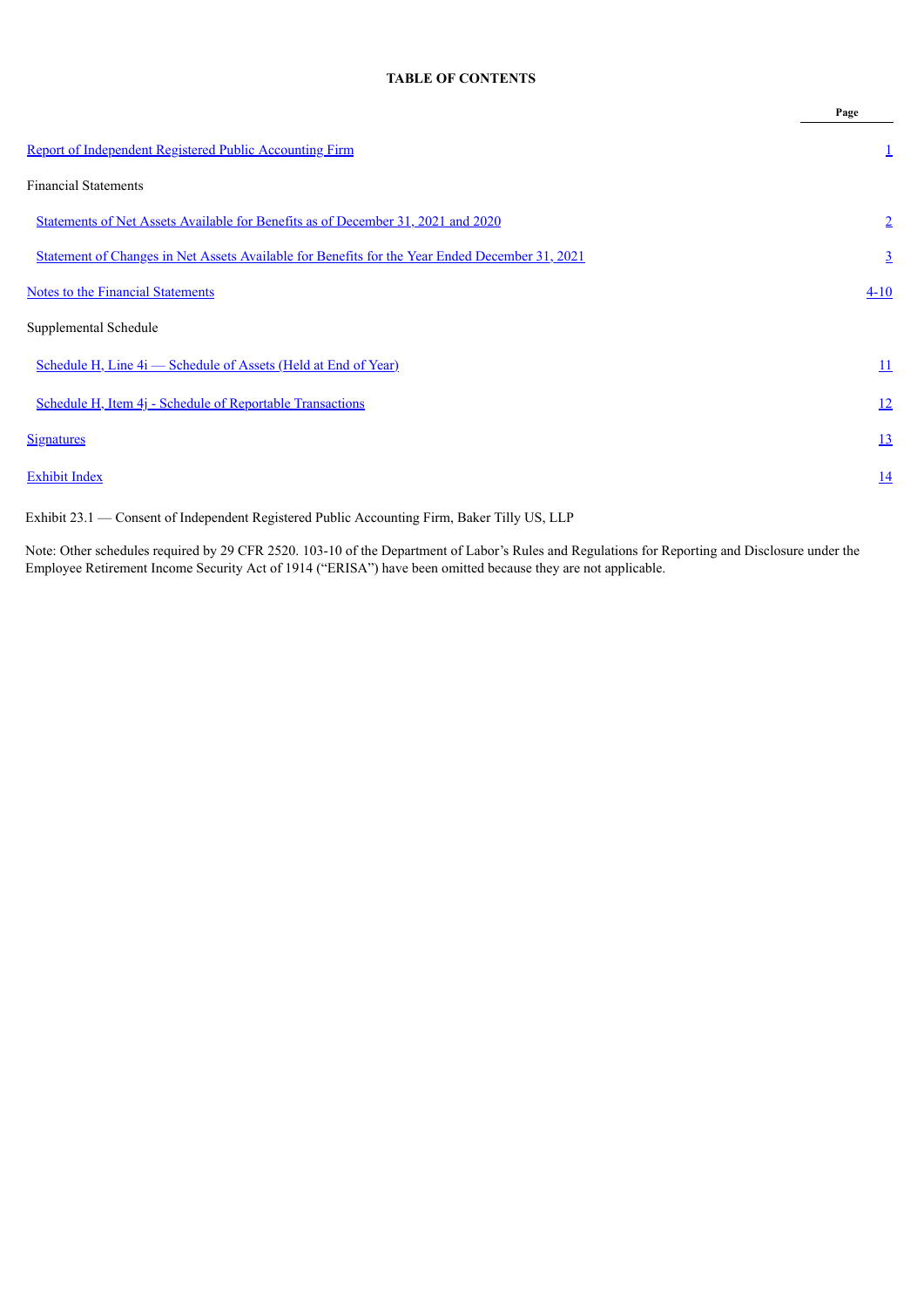#### Report of Independent Registered Public Accounting Firm

To the Audit Committee of Macerich Property Management Company, and the Plan Administrator, and Plan participants of the Macerich Property Management Company 401(k) Profit Sharing Plan:

#### **Opinion on the Financial Statements**

We have audited the accompanying statements of net assets available for benefits of the Macerich Property Management Company 401(k) Profit Sharing Plan (the "Plan") as of December 31, 2021 and 2020, and the related statement of changes in net assets available for benefits for year ended December 31, 2021, and the related notes (collectively referred to as the "financial statements"). In our opinion, the financial statements present fairly, in all material respects, the net assets available for benefits of the Plan as of December 31, 2021 and 2020, and the changes in net assets available for benefits for the year ended December 31, 2021, in conformity with accounting principles generally accepted in the United States of America.

#### **Basis for Opinion**

These financial statements are the responsibility of the Plan's management. Our responsibility is to express an opinion on the Plan's financial statements based on our audits. We are a public accounting firm registered with the Public Company Accounting Oversight Board (United States) ("PCAOB") and are required to be independent with respect to the Plan in accordance with the U.S. federal securities laws and the applicable rules and regulations of the Securities and Exchange Commission and the PCAOB.

We conducted our audits in accordance with the standards of the PCAOB. Those standards require that we plan and perform the audit to obtain reasonable assurance about whether the financial statements are free of material misstatement, whether due to error or fraud.

Our audits included performing procedures to assess the risks of material misstatement of the financial statements, whether due to error or fraud, and performing procedures that respond to those risks. Such procedures include examining, on a test basis, evidence regarding the amounts and disclosures in the financial statements. Our audits also include evaluating the accounting principles used and significant estimates made by management, as well as evaluating the overall presentation of the financial statements. We believe that our audits provide a reasonable basis for our opinion.

#### **Supplemental Information**

The Schedule H, line 4i – Schedule of Assets (Held at End of Year) as of December 31, 2021 and Schedule H, line 4j – Schedule of Reportable Transactions for the year ended December 31, 2021 (collectively referred to as the "supplemental information") have been subjected to audit procedures performed in conjunction with the audit of the Plan's financial statements. The supplemental information is the responsibility of the Plan's management. Our audit procedures included determining whether the supplemental information reconciles to the financial statements or the underlying accounting and other records, as applicable, and performing procedures to test the completeness and accuracy of the information presented in the supplemental information. In forming our opinion on the supplemental information, we evaluated whether the supplemental information, including its forms and content, is presented in conformity with the Department of Labor's Rules and Regulations for Reporting and Disclosure under the Employee Retirement Income Security Act of 1974. In our opinion, the supplemental information is fairly stated, in all material respects, in relation to the financial statements as a whole.

/s/ Baker Tilly US, LLP

We have served as the Plan's auditor since 2020.

Plano, Texas

<span id="page-3-0"></span>June 3, 2022

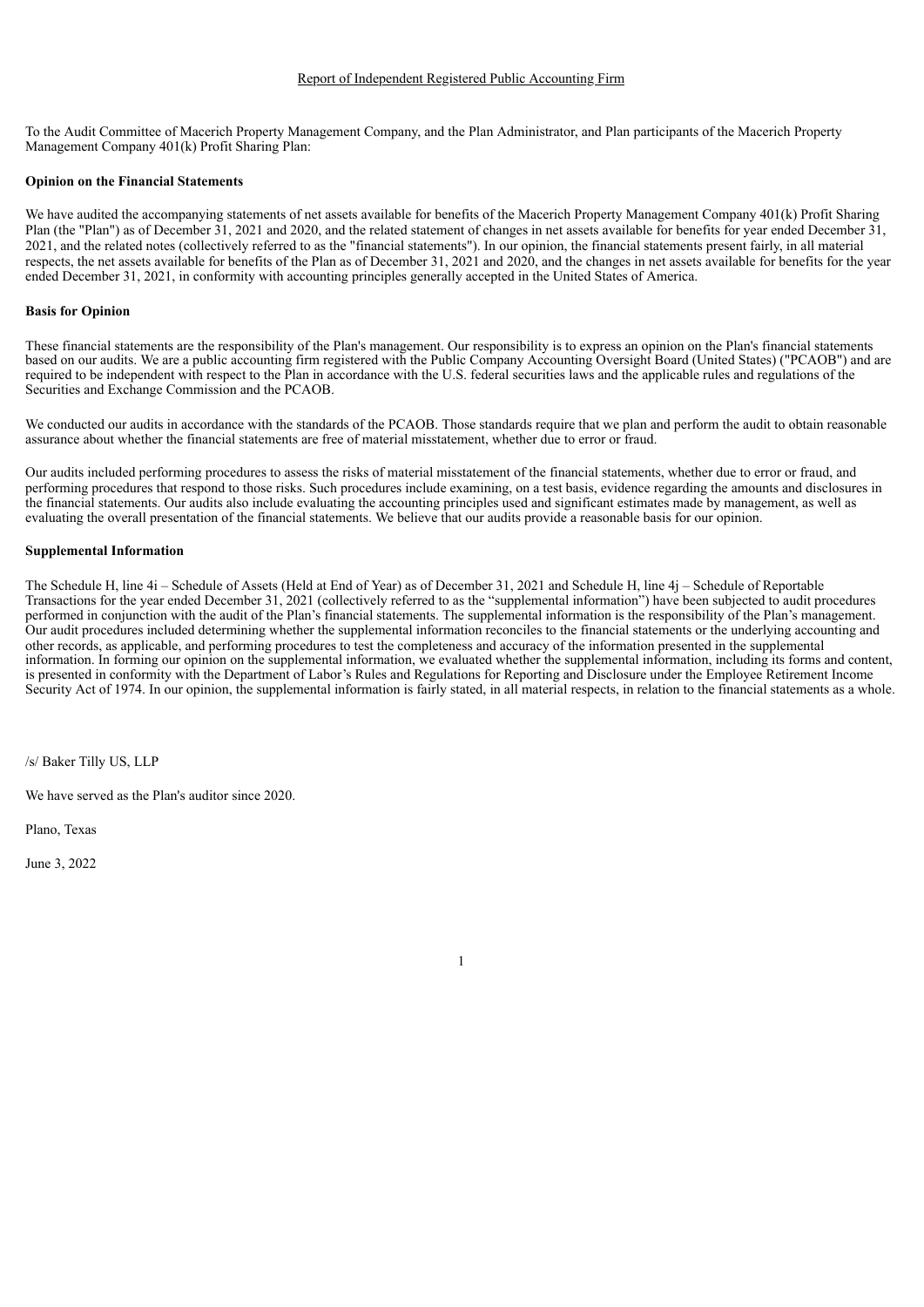### **THE MACERICH PROPERTY MANAGEMENT COMPANY 401(k) PROFIT SHARING PLAN STATEMENTS OF NET ASSETS AVAILABLE FOR BENEFITS DECEMBER 31, 2021 AND 2020**

|                                          | December 31,           |     |               |
|------------------------------------------|------------------------|-----|---------------|
|                                          | 2021                   |     | 2020          |
| <b>ASSETS</b>                            |                        |     |               |
| <b>INVESTMENTS</b>                       |                        |     |               |
| Investments at fair value                | \$<br>$206,039,140$ \$ |     | 177,421,215   |
| Investments at contract value            | 14,613,453             |     | 15,307,385    |
|                                          | 220,652,593            |     | 192,728,600   |
|                                          |                        |     |               |
| <b>RECEIVABLES</b>                       |                        |     |               |
| Notes receivable from participants       | 1,099,390              |     | 1,172,517     |
| Participant contribution                 |                        |     | 143,821       |
| Employer contribution                    | 207,587                |     | 338,557       |
|                                          | 1,306,977              |     | 1,654,895     |
|                                          |                        |     |               |
| <b>NET ASSETS AVAILABLE FOR BENEFITS</b> | \$<br>221,959,570      | - S | 194, 383, 495 |

<span id="page-4-0"></span>The accompanying notes are an integral part of these financial statements.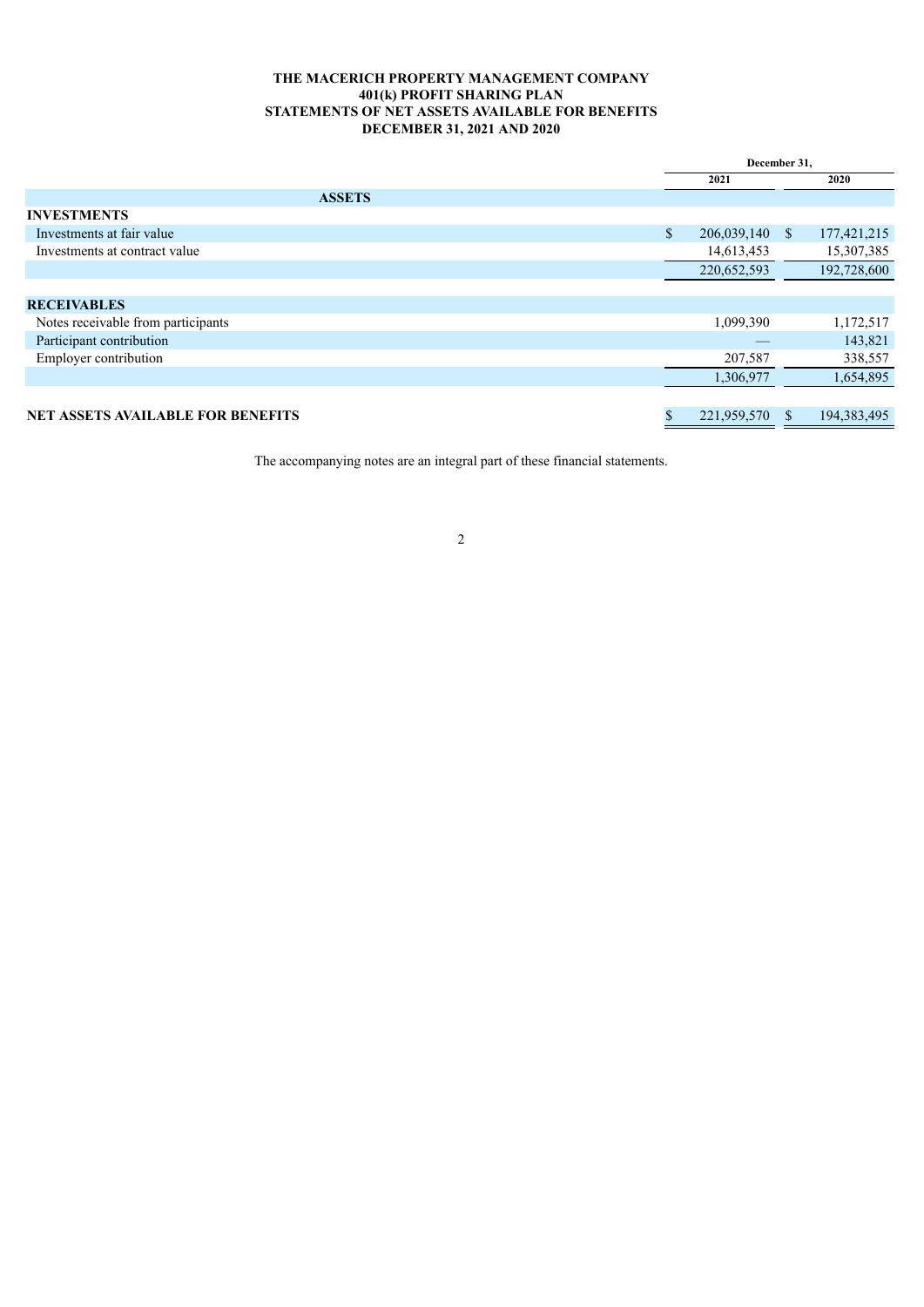#### **THE MACERICH PROPERTY MANAGEMENT COMPANY 401(k) PROFIT SHARING PLAN STATEMENT OF CHANGES IN NET ASSETS AVAILABLE FOR BENEFITS FOR THE YEAR ENDED DECEMBER 31, 2021**

| <b>ADDITIONS:</b>                                     |                   |
|-------------------------------------------------------|-------------------|
| Additions to net assets attributed to:                |                   |
| Investment income:                                    |                   |
| Net appreciation in fair value of investments         | \$<br>18,551,330  |
| <b>Dividends</b>                                      | 10,629,513        |
| Interest                                              | 369,708           |
|                                                       | 29,550,551        |
|                                                       |                   |
| Interest income on notes receivable from participants | 60,065            |
| Contributions:                                        |                   |
| Participants                                          | 6,377,521         |
| Employer                                              | 3,075,831         |
| Rollovers                                             | 453,631           |
|                                                       | 9,906,983         |
|                                                       |                   |
| <b>Total Additions</b>                                | 39,517,599        |
|                                                       |                   |
| <b>DEDUCTIONS:</b>                                    |                   |
| Deductions from net assets attributed to:             |                   |
| Benefits paid to participants                         | 11,519,843        |
| Administrative expenses<br><b>Total Deductions</b>    | 421,681           |
|                                                       | 11,941,524        |
| <b>NET INCREASE IN NET ASSETS</b>                     | 27,576,075        |
|                                                       |                   |
| NET ASSETS AVAILABLE FOR BENEFITS:                    |                   |
|                                                       |                   |
| <b>BEGINNING OF YEAR</b>                              | 194,383,495       |
| <b>END OF YEAR</b>                                    | \$<br>221,959,570 |
|                                                       |                   |

<span id="page-5-0"></span>The accompanying notes are an integral part of these financial statements.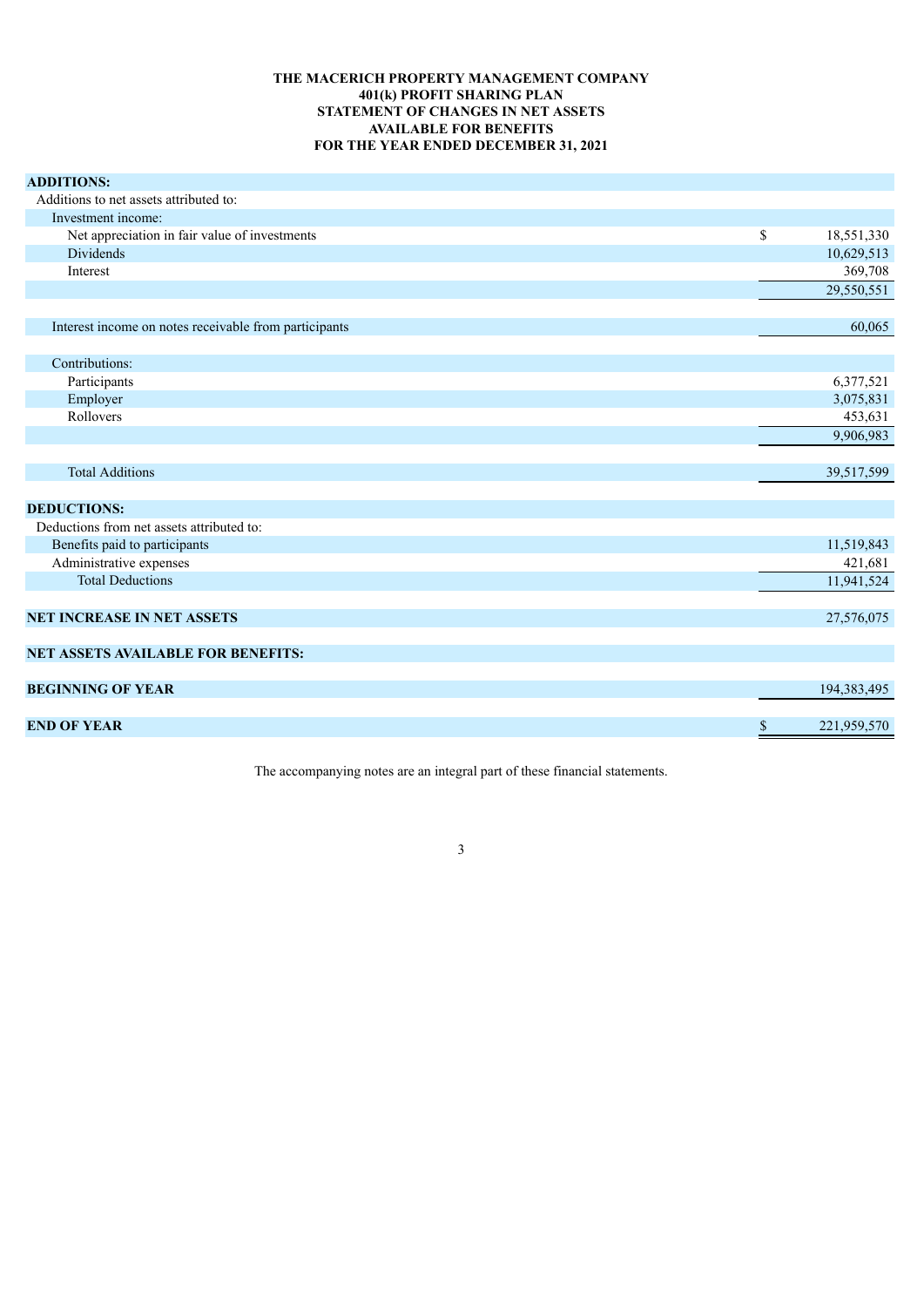#### **NOTE 1: DESCRIPTION OF THE PLAN**

The following description of The Macerich Property Management Company 401(k) Profit-Sharing Plan (the "Plan") provides only general information. Participants and other interested parties should refer to the Plan document for a more complete description of the Plan's provisions.

#### *General*

The Plan is a defined contribution pension plan covering eligible employees of The Macerich Property Management Company LLC and participating affiliates (the "Company," the "Employer" and the "Plan Administrator") as defined in the Plan document. The Plan is subject to the provision of the Employee Retirement Income Security Act of 1974 ("ERISA") and the qualification provisions of the Internal Revenue Code (the "Code").

Effective January 1, 2020, the Plan was restated to incorporate all prior amendments.

On July 20, 2020, the Plan was amended, effective as of March 27, 2020, to implement certain changes provided for under the Coronavirus Aid, Relief, and Economic Security (CARES) Act including allowing certain eligible individuals to a) receive coronavirus-related distributions; b) temporarily take out notes of a maximum of \$100,000; c) delay certain participant note repayments for up to one year; and d) temporarily suspend required minimum distributions.

On July 20, 2020, the Plan was amended effective as of May 1, 2020, to allow for loan refinancing.

On December 30, 2021, the Plan was amended effective as of January 1, 2020 to revise hardship distributions to conform to regulations passed pursuant to the Bipartisan Budget Act of 2019.

#### *Administration*

The Company is the Plan Administrator (as defined in ERISA). The Company has designated an Administrative Committee (the "Committee" and the **"**Trustees"). Among other duties, it is the responsibility of the Committee to select and monitor the performance of investments, the Plan custodian, the Plan third-party record keeper, and other service providers to the Plan; and to maintain certain administrative records. The Committee has engaged a third party recordkeeper, Empower Retirement (which acquired MassMutual Retirement Services on December 31, 2020 and hereinafter referred to as "Empower") to provide recordkeeping and administrative services."The Committee has entered into a Retirement Plan Consulting Services Agreement with UBS Retirement Plan Consulting Services Program to provide investment advisory services to the Plan. The Committee has engaged Mesirow to provide investment management services in connection with the asset allocation models in the Plan.

#### *Employee Participation and Eligibility*

All full-time and part-time employees of the Company may enter the Plan immediately following his or her satisfaction of the eligibility requirements. Temporary employees are eligible once the employee completes twelve consecutive months of employment during which the employee provides at least 1,000 hours of service, and is not covered by a collective bargaining agreement as to which retirement benefits are the subject of good faith bargaining. The Plan includes an auto-enrollment provision whereby all newly eligible employees are automatically enrolled in the Plan unless they affirmatively elect not to participate in the Plan. Automatically enrolled participants have their deferral rate set at 5 percent of eligible compensation and their contributions invested in a designated balanced fund until changed by the participant.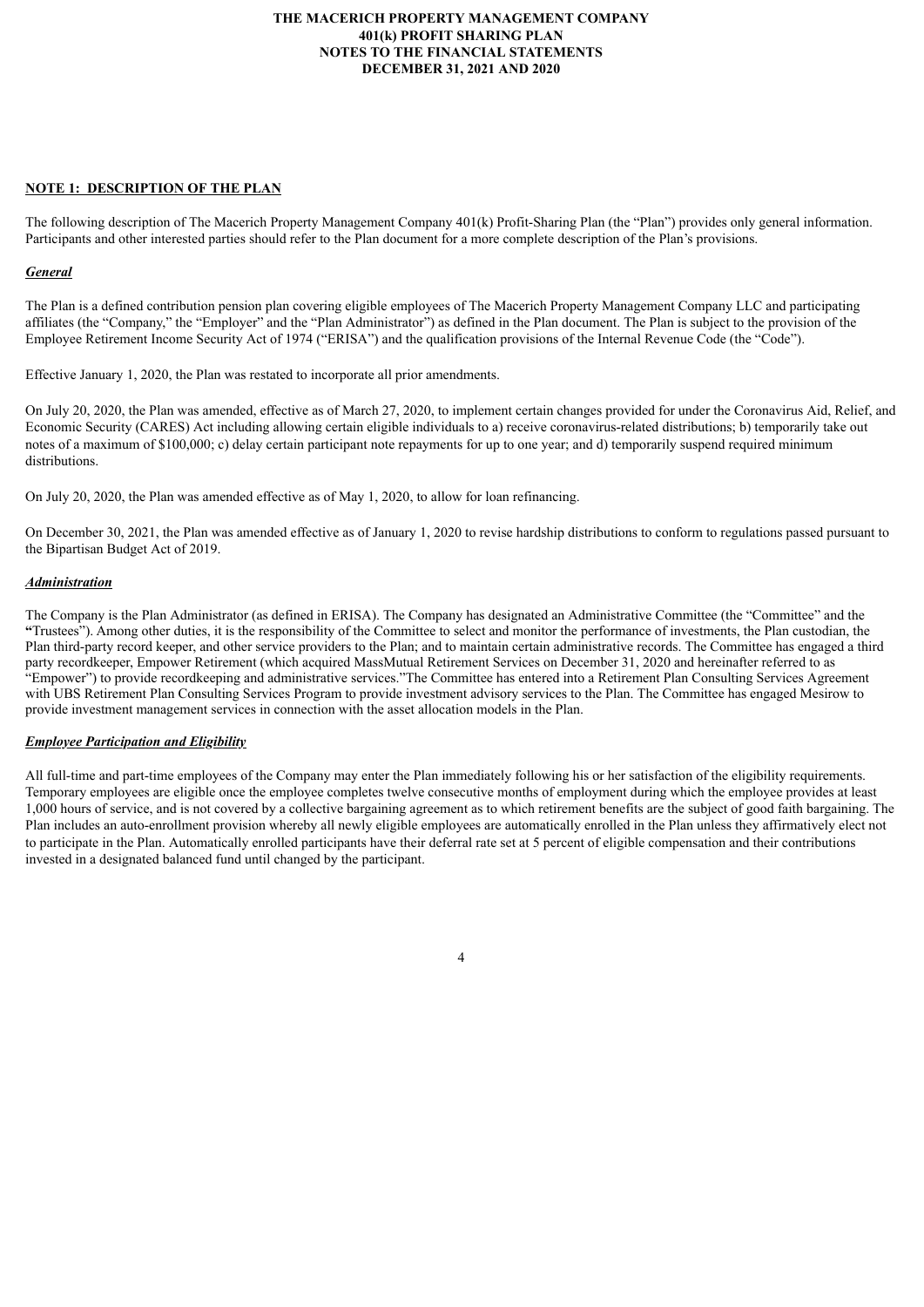#### **NOTE 1: DESCRIPTION OF THE PLAN (CONTINUED)**

#### *Contributions*

Each year, participants may defer pre-tax or after-tax Roth contributions of up to 50 percent of their compensation, as defined in the Plan and subject to certain limitations set forth in the Code. The Company provides matching contributions, under the "Safe Harbor" provisions under Sections 401(k)(12) and 401(m)(11) of the Code. In accordance with these provisions, the Company makes matching contributions equal to 100 percent of the first three percent of compensation deferred by a participant and 50 percent of the next two percent of compensation deferred by a participant. Participants who have attained age 50 before the end of the Plan year are eligible to make catch-up contributions. Participants may also contribute amounts representing distributions from other qualified defined benefit or defined contributions plans (rollovers). Participants direct the investment of their contributions and company matching contributions into various investment options offered by the Plan, as further discussed in Note 3.

#### *Participant Accounts*

Each participant's account is credited with the participant's contributions, allocations of the Company's Safe Harbor matching contribution, and Plan earnings; and charged with any withdrawals or distributions requested by the participant, investment losses, and an allocation of administrative expenses that are paid by the Plan, if applicable. Allocations are based on participant earnings, account balances, or specific participant transactions, as defined in the Plan document. The benefit to which a participant is entitled is the benefit that can be provided from the participant's vested account.

#### *Vesting Provisions*

Participant accounts, including salary deferrals and Safe Harbor matching contributions, are 100 percent vested at all times.

#### *Notes Receivable From Participants*

Active participants may borrow from their fund accounts a minimum of \$1,000 up to a maximum of \$50,000 or 50 percent of their vested account balances, whichever is less. The notes are secured by the balance in the participant's vested account and bear interest at the prime rate plus one at issuance, as defined by the Plan document. Notes issued during 2021 bear interest at a rate of 4.25%. Notes issued during 2020 bear interest at rates ranging from 4.25% to 5.75%. Principal and interest are paid ratably through payroll deductions over a term not to exceed five years. A participant applying for a note through the Plan will be charged a \$125 processing fee. The processing fee is nonrefundable and will be used to offset the administrative expenses associated with the note. The fee will be deducted from the participant's Plan account at the time his or her note request is processed.

### *Payment of Benefits*

On termination of service due to death, disability, retirement, or other reasons, a participant may receive the value of the vested interest in his or her account as a lump-sum distribution. Upon reaching 59  $\frac{1}{2}$  years of age, a participant shall be entitled to make in-service withdrawals of the participant's account in the form of a lump-sum payment.

The Plan also permits hardship withdrawals which meet a hardship purpose of immediate and heavy financial need as provided in the Plan document. Hardship withdrawals may be subject to certain income tax penalties.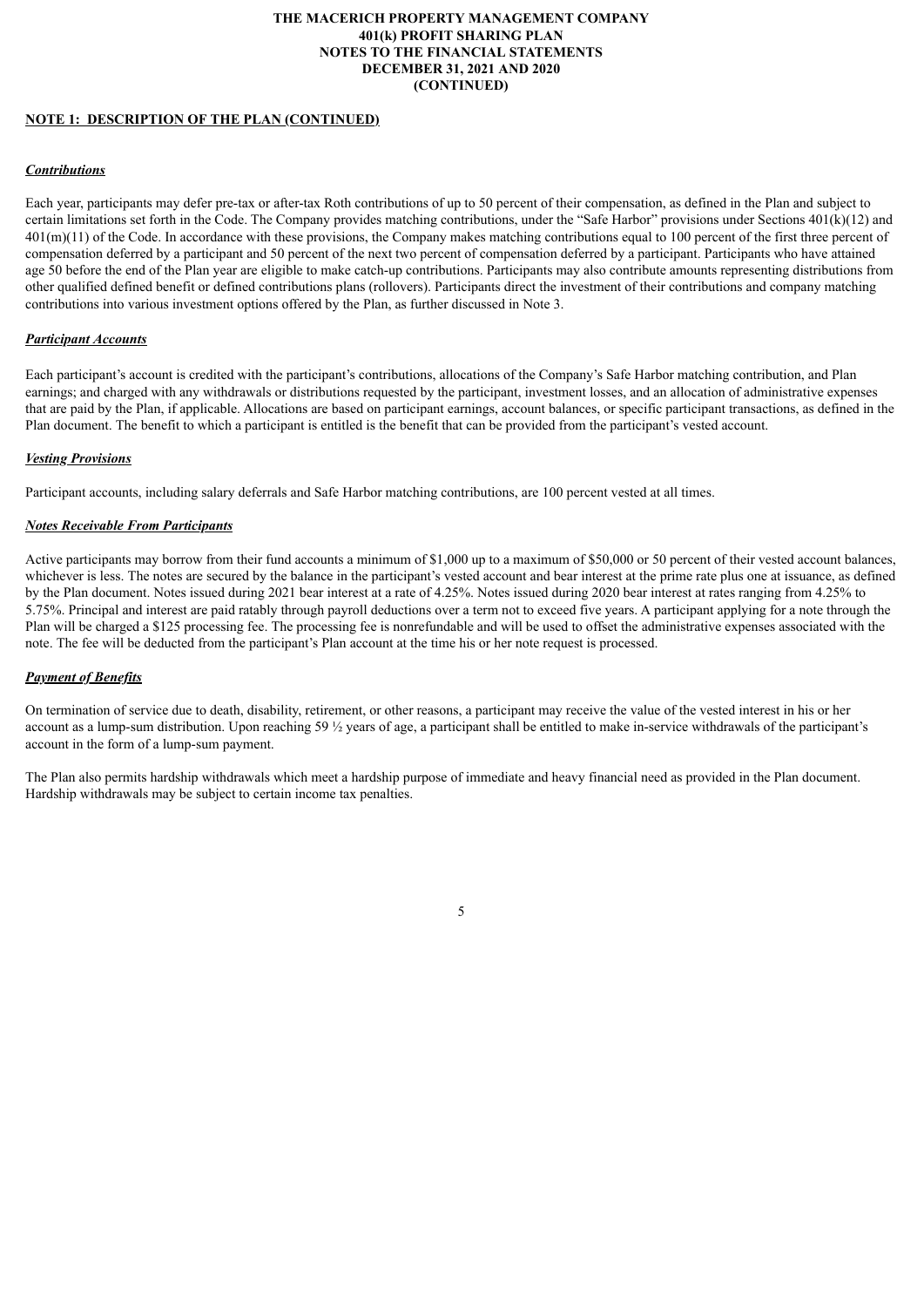#### **NOTE 2: SUMMARY OF SIGNIFICANT ACCOUNTING POLICIES**

#### *Basis of Accounting*

The financial statements of the Plan have been prepared under the accrual basis of accounting.

#### *Use of Estimates*

The preparation of financial statements in accordance with accounting principles generally accepted in the United States of America ("US GAAP") requires management to make estimates and assumptions that affect the reported amounts of assets and liabilities and changes therein and disclosure of contingent assets and liabilities. Actual results could differ from those estimates.

#### *Investment Valuation and Income Recognition*

Investments are reported at fair value (except for the guaranteed interest contract, which is valued at contract value). Fair value is the price that would be received to sell an asset or paid to transfer a liability in an orderly transaction between market participants at the measurement date. The Plan's Committee determines the Plan's valuation policies utilizing information provided by the investment advisors, consultants and insurance company. The investments and changes therein of the trust funds have been reported to the Plan by the Custodian using fair value and contract value, as indicated. See Note 4 for discussion of fair value measurements.

Purchases and sales of securities are recorded on a trade-date basis. Interest income is recorded on the accrual basis. Dividends are recorded on the exdividend date. Net appreciation includes the Plan's gains and losses on investments bought and sold as well as held during the year.

#### *Notes Receivable from Participants*

Notes receivable from participants are measured at their unpaid principal balance plus any accrued but unpaid interest. Interest income is recorded on the accrual basis. Related fees are recorded as administrative expenses and are expensed when they are incurred. No allowance for credit losses has been recorded as of December 31, 2021 and 2020.

#### *Payment of Benefits*

Benefits are recorded when paid.

#### *Plan Expenses*

Administrative expenses that are not paid by the Plan are paid by the Company and excluded from these financial statements. Administrative expenses paid by the Plan for the year ended December 31, 2021 were \$421,681. This consisted of \$11,835 of direct participant expenses and \$409,846 paid to Empower to cover the Plan's recordkeeping, investment advisor, and investment manager expenses.

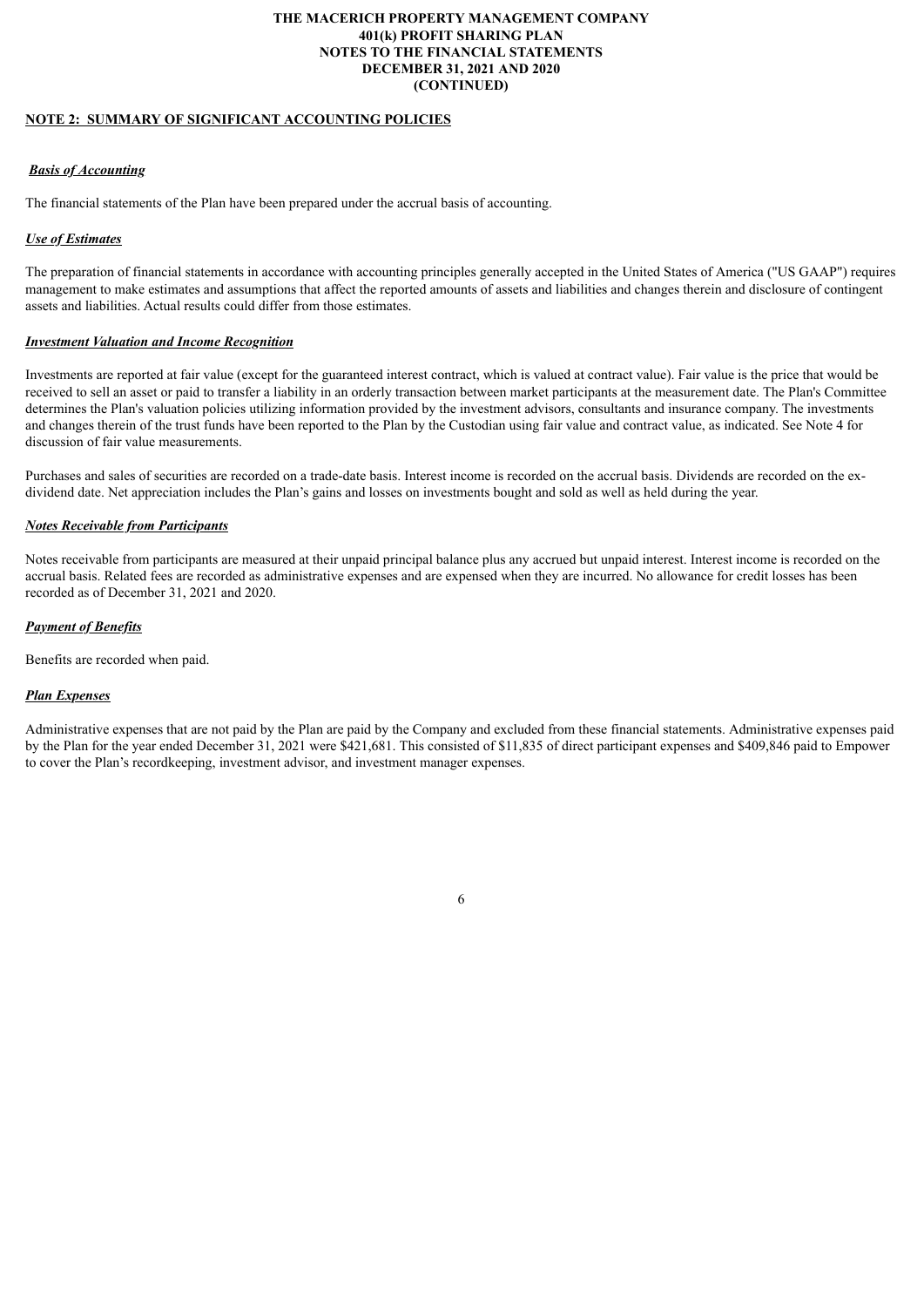#### **NOTE 3: INVESTMENTS**

The Plan allows participants to allocate their accounts among several investment options. These options include numerous registered investment companies, a guaranteed interest contract and the Macerich Company Common Stock Fund. Participants may change their investment elections daily for both existing account balances and future contributions.

The Macerich Company Common Stock Fund allows participants the ability to participate in the ownership of their employer's common stock. Participants are not allowed to allocate more than 25 percent of a participant's account balance and/or deferrals to this investment. For liquidity purposes, a portion of this fund may be invested in a money market account classified as a registered investment company. Total funds invested in the common stock were \$2,343,617 and \$1,440,130 at December 31, 2021 and 2020, respectively. Total funds invested in money market accounts were \$103,090 and \$50,111 at December 31, 2021 and 2020, respectively.

#### **NOTE 4: FAIR VALUE MEASUREMENTS**

The framework for measuring fair value provides a fair value hierarchy that prioritizes the inputs to valuation techniques used to measure fair value. The hierarchy gives the highest priority to unadjusted quoted prices in active markets for identical assets or liabilities (Level 1) and the lowest priority to unobservable inputs (Level 3). The three levels of the fair value hierarchy under FASB ASC 820 are described as follows:

- Level 1 Inputs to the valuation methodology are unadjusted quoted prices for identical assets or liabilities in active markets that the Plan has the ability to access.
- Level 2 Inputs to the valuation methodology include:
	- quoted prices for similar assets or liabilities in active markets;
	- quoted prices for identical or similar assets or liabilities in inactive markets;
	- inputs other than quoted prices that are observable for the asset or liability; and
	- inputs that are derived principally from or corroborated by observable market data by correlation or other means.

If the asset or liability has a specified (contractual) term, the level 2 input must be observable for substantially the full term of the asset or liability.

Level 3 Inputs to the valuation methodology are unobservable and significant to the fair value measurement.

The asset or liability's fair value measurement level within the fair value hierarchy is based on the lowest level of any input that is significant to the fair value measurement. Valuation techniques used need to maximize the use of observable inputs and minimize the use of unobservable inputs.

Following is a description of the valuation methodologies used for assets measured at fair value. There have been no changes in the methodologies used at December 31, 2021 and 2020.

The registered investment companies are valued at the net asset value ("NAV") of shares held by the Plan at year-end, based upon quoted market prices. The Macerich Company Common Stock Fund is valued at the NAV at year-end, based upon (1) the quoted market price of the Company common stock shares held at year-end, and, (2) the NAV of the quoted market price of the money market fund shares held at year-end, which together comprise the Macerich Company Common Stock Fund.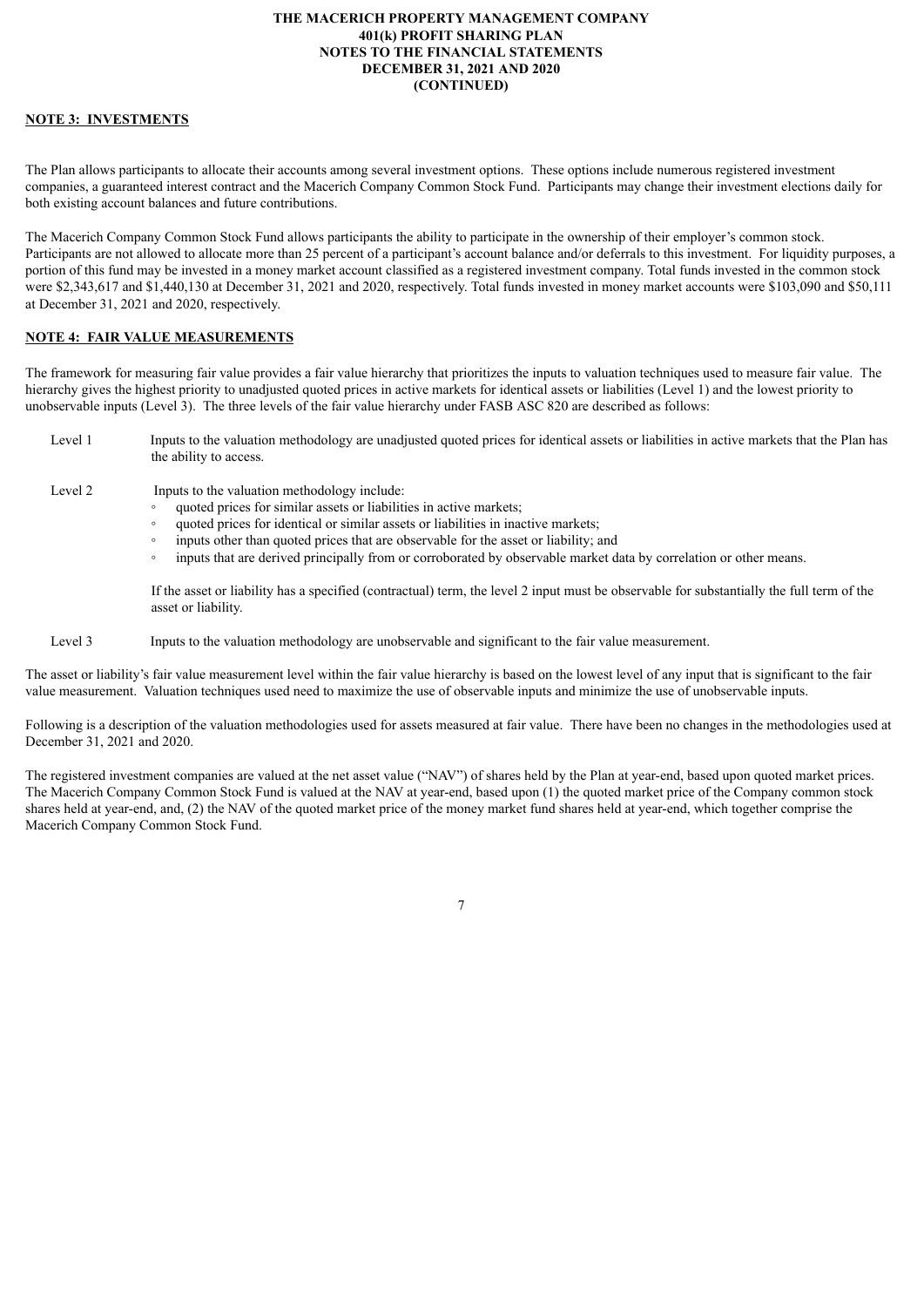#### **NOTE 4: FAIR VALUE MEASUREMENTS (CONTINUED)**

The following table sets forth by level, within the fair value hierarchy, the Plan's assets at fair value as of December 31, 2021 and 2020:

|                                 | Assets at Fair Value as of December 31, 2021 |                |              |                                              |    |                               |              |              |
|---------------------------------|----------------------------------------------|----------------|--------------|----------------------------------------------|----|-------------------------------|--------------|--------------|
|                                 |                                              | <b>Level 1</b> |              | Level 2                                      |    | Level 3                       |              | <b>Total</b> |
| Registered Investment Companies | S.                                           | 203,592,433    | <sup>S</sup> | $\overline{\phantom{a}}$                     | -S | $\overline{\phantom{m}}$      | <sup>S</sup> | 203,592,433  |
| Macerich Company Common         |                                              |                |              |                                              |    |                               |              |              |
| <b>Stock Fund</b>               |                                              | 2,446,707      |              |                                              |    |                               |              | 2,446,707    |
| <b>Total Assets</b>             |                                              | 206,039,140    |              | $\overbrace{\phantom{13333}}$                |    | $\overbrace{\phantom{12333}}$ |              | 206,039,140  |
|                                 |                                              |                |              |                                              |    |                               |              |              |
|                                 |                                              |                |              |                                              |    |                               |              |              |
|                                 |                                              |                |              | Assets at Fair Value as of December 31, 2020 |    |                               |              |              |
|                                 |                                              | Level 1        |              | Level 2                                      |    | Level 3                       |              | <b>Total</b> |
| Registered Investment Companies | \$                                           | 175,930,974 \$ |              | $\overline{\phantom{0}}$                     |    | $\overline{\phantom{m}}$      | <sup>S</sup> | 175,930,974  |
| Macerich Company Common         |                                              |                |              |                                              |    |                               |              |              |
| <b>Stock Fund</b>               |                                              | 1,490,241      |              |                                              |    |                               |              | 1,490,241    |

#### **NOTE 5: FULLY BENEFIT-RESPONSIVE INVESTMENT CONTRACT**

In September 2015, the Plan entered into a benefit-responsive investment contract with MassMutual Core Bond Separate Investment Account (the "SAGIC"). The SAGIC, a traditional guaranteed investment contract, maintains the contributions in a general account. The account is credited with earnings on the underlying investments and charged for participant withdrawals and administrative expenses. The contract is included in the financial statements at contract value as reported to the Plan by the SAGIC. Contract value represents contributions made under the contract, plus earnings, less participant withdrawals and administrative expenses. Participants may ordinarily direct the withdrawal or transfer of all or a portion of their investment at contract value. The guaranteed interest contract issuer is contractually obligated to repay the principal and interest earned at a specified interest rate that is guaranteed to the Plan.

The guaranteed investment contract is fully benefit-responsive, and as such contract value is the relevant measurement attribute for that portion of the net assets available for benefits attributable to the guaranteed interest contract. There are no reserves against contract value for credit risk of the contract issuer or otherwise. The fair value of the investment contract was \$15,152,395 and \$16,176,274 at December 31, 2021 and 2020, respectively. The average crediting interest rate is calculated by dividing the annual interest credited to the participants during the plan year by the average annual fair value of the investment. The separate account guaranteed interest contract does not allow the crediting interest rate below zero percent.

| <b>Average Yields</b>                           | 2021     | 2020   |
|-------------------------------------------------|----------|--------|
| Based on actual earnings                        | $2.47\%$ | 3.18 % |
| Based on interest rate credited to participants | 2.47 %   | 3.18 % |

Certain events limit the ability of the Plan to transact at contract value with the issuer. Such events include the following: (1) complete or partial termination of the Plan, (2) the establishment or activation of, or material change in, any Plan investment fund, or an amendment to the Plan or a change in the administration or operation of the Plan, including the removal of a group of employees from Plan coverage as a result of the sale or liquidation of a subsidiary or division or as a result of group layoffs or early retirement programs. The guaranteed interest contract does not permit the insurance company to terminate the agreement unless the Plan is not in compliance with the investment agreement. The guaranteed interest contract does not permit the insurance company to terminate the agreement unless the Plan is not in compliance with the investment agreement. The Plan administrator does not believe that any events have occurred which would limit the Plan's ability to transact at contract.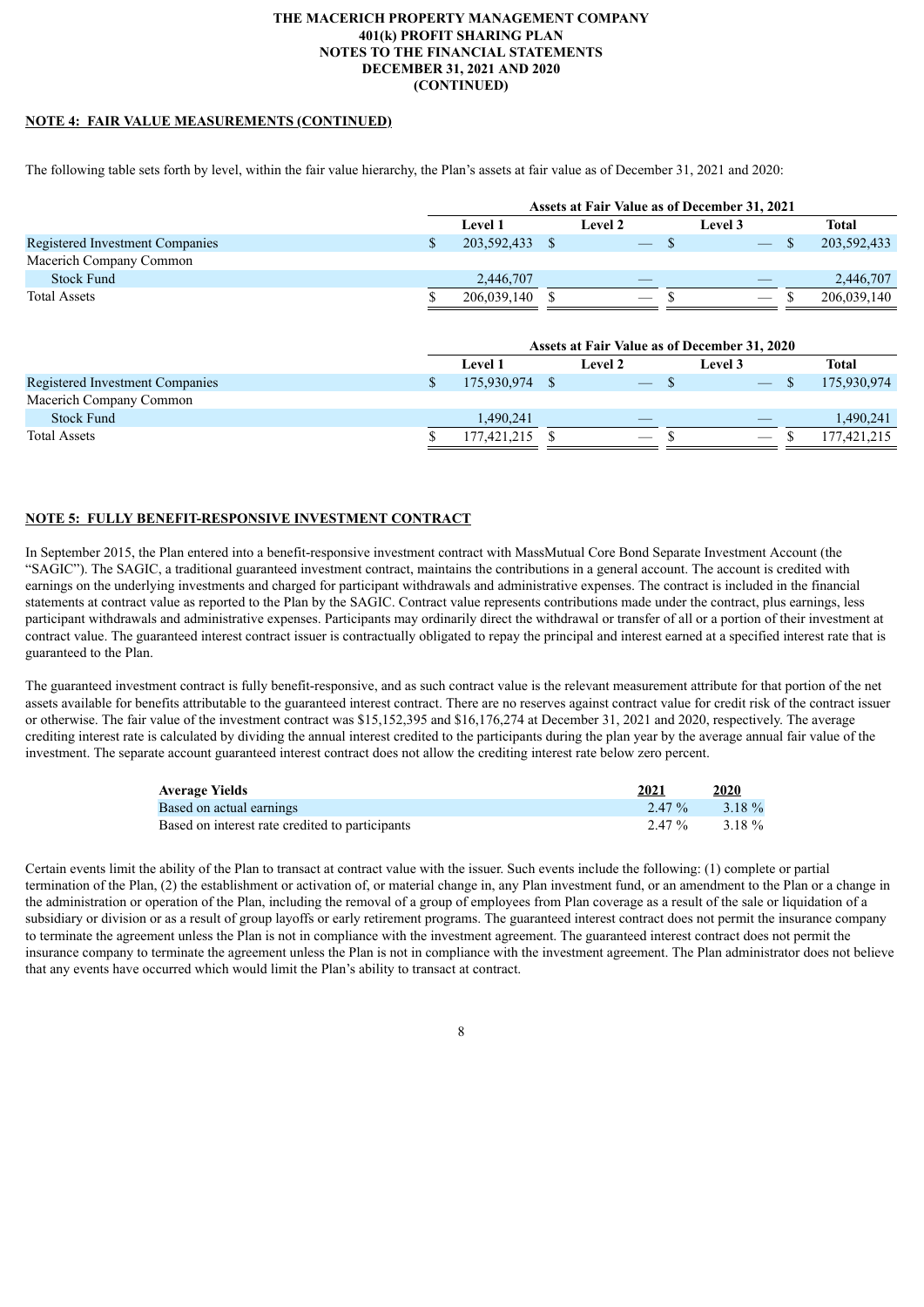#### **NOTE 6: RELATED-PARTY AND PARTY-IN-INTEREST TRANSACTIONS**

The Plan invests in Company common stock through the Macerich Company Common Stock Fund. These are related-party and party-in-interest transactions. The Plan held common stock shares valued at \$2,343,617 and \$1,440,130 at December 31, 2021 and 2020, respectively. **The Macerich Company Common Stock Activity**

|                               | 2021    | 2020    |
|-------------------------------|---------|---------|
| Shares purchased              | 20,602  | 81.855  |
| Shares received as dividend   |         | 4.934   |
| Shares sold                   | 19.946  | 24.252  |
| Shares held as of December 31 | 135.626 | 134.970 |

Notes receivable from participants also qualify as party-in-interest transactions.

As described in Note 1, the Plan has a number of services providers. Such parties are parties-in-interest under ERISA. Certain Plan investments are managed by MassMutual. However, subsequent to Empower's acquisition of MassMutual Retirement Services effective December 31, 2020 Empower is not affiliated with MassMutual..

All transactions are exempt from the prohibited transaction rules under ERISA.

# **NOTE 7: PLAN TERMINATION**

Although it has not expressed any intent to do so, the Company has the right under the Plan to discontinue its contributions at any time and to terminate the Plan subject to the provisions of ERISA.

### **NOTE 8: TAX STATUS**

The Internal Revenue Service (IRS) has determined and informed the Company by a letter dated February 10, 2016, that the Plan and related trust are designed in accordance with applicable sections of the Code. Although the Plan has been amended since receiving the 2016 determination letter, the Plan Administrator and the Plan's tax counsel believe that the Plan is designed and is currently being operated in compliance with the applicable requirements of the Code and, therefore, believes that the Plan is qualified and related trust is tax-exempt.

US GAAP requires Plan management to evaluate tax positions taken by the Plan and recognize a tax liability if the Plan has taken an uncertain position that more likely than not would not be sustained upon examination by the IRS. The Plan Administrator has analyzed the tax positions taken by the Plan, and has concluded that as of December 31, 2021, there are no uncertain positions taken or expected to be taken that would require the recognition of a liability or disclosure in the financial statements. The Plan is subject to routine audits by taxing jurisdictions; however, there are currently no audits for any tax periods in progress.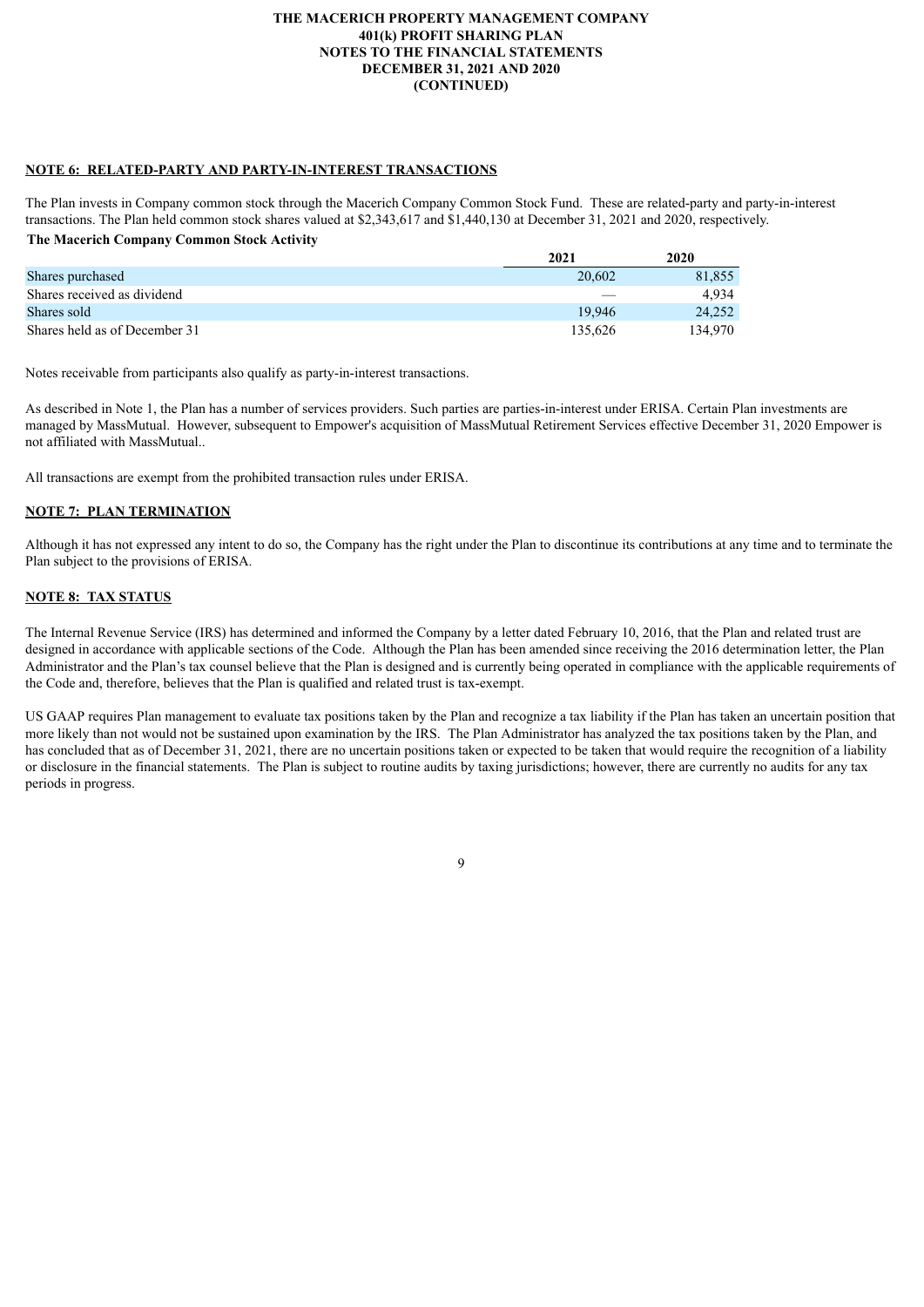# **NOTE 9: RECONCILIATION OF FINANCIAL STATEMENTS TO FORM 5500**

The following is a reconciliation of net assets available for benefits per the financial statements to Form 5500:

|                                                                | December 31,   |  |               |
|----------------------------------------------------------------|----------------|--|---------------|
|                                                                | 2021           |  | 2020          |
| Net assets available for benefits per the financial statements | 221,959,570 \$ |  | 194, 383, 495 |
| Less participant contribution receivable                       |                |  | (143, 821)    |
| Less employer contribution receivable                          | (207.587)      |  | (338, 557)    |
| Net assets available for benefits per Form 5500                | 221,751,983    |  | 193.901.117   |

The following is a reconciliation of contributions per the financial statements for the year ended December 31, 2021 to Form 5500:

| Participant contributions per the financial statement            | ъ | 6,377,521  |
|------------------------------------------------------------------|---|------------|
| Add participant contribution receivable as of December 31, 2020  |   | 143,821    |
| Less participant contribution receivable as of December 31, 2021 |   |            |
| Participant contribution per Form 5500                           |   | 6,521,342  |
|                                                                  |   |            |
| Employer contributions per the financial statement               |   | 3,075,831  |
| Add employer contribution receivable as of December 31, 2020     |   | 338,557    |
| Less employer contribution receivable as of December 31, 2021    |   | (207, 587) |
| Employer contribution per Form 5500                              |   | 3,206,801  |
|                                                                  |   |            |

#### **NOTE 10: RISK AND UNCERTAINTIES**

The Plan invests in various investment securities. Investment securities are exposed to various risks such as interest rate, market and credit risks. Due to the level of risk associated with certain investment securities, it is at least reasonably possible that changes in the values of investment securities will occur in the near term and that such changes could materially affect participants' account balances and the amounts reported in the statement of net assets available for benefits.

#### **NOTE 11: SUBSEQUENT EVENTS**

<span id="page-12-0"></span>The Plan has evaluated subsequent events through June 3, 2022, the date the financial statements were available to be issued, and have determined that no additional disclosures are required.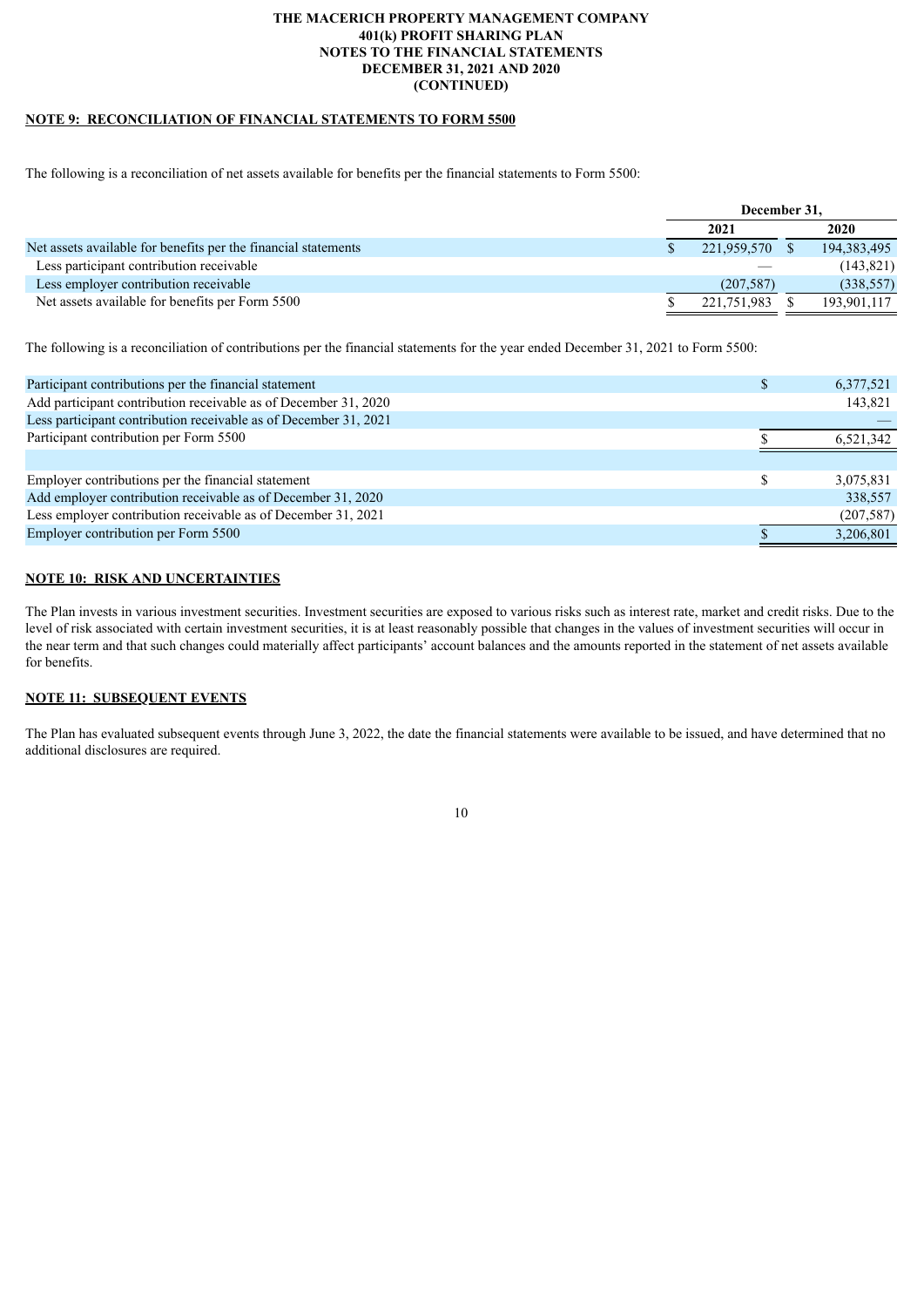#### **THE MACERICH PROPERTY MANAGEMENT COMPANY 401(k) PROFIT SHARING PLAN SCHEDULE H, ITEM 4I SCHEDULE OF ASSETS (HELD AT END OF YEAR) EIN 95-4853294 PLAN NO. 001 DECEMBER 31, 2021**

| (a)    | (b)<br><b>Identity</b> of Issuer       | (c)<br>Description of Investment                                                   | (d)<br>Cost |               | (e)<br>Current<br>Value |
|--------|----------------------------------------|------------------------------------------------------------------------------------|-------------|---------------|-------------------------|
|        | <b>Common Stock Fund</b>               |                                                                                    |             |               |                         |
| $\ast$ | The Macerich Company                   | Common Stock (135,626 shares)                                                      | $**$        | <sup>\$</sup> | 2,343,617               |
|        | <b>Fidelity Investments</b>            | Fidelity Institutional Money Market Funds Government<br><b>Institutional Class</b> | $**$        |               | 103,090                 |
|        |                                        |                                                                                    |             |               | 2,446,707               |
|        | <b>Registered Investment Companies</b> |                                                                                    |             |               |                         |
|        | American Funds                         | American Funds EuroPacific Growth - R6                                             | **          |               | 9,578,692               |
|        | <b>American Funds</b>                  | American Funds New Perspective Fund                                                | $**$        |               | 6,835,337               |
|        | Cohen & Steers                         | Cohen & Steers Real Estate Securities - A                                          | **          |               | 4,057,647               |
|        | Columbia                               | Columbia U.S. Government Mortgage                                                  | $**$        |               | $\overline{1}$          |
|        | Fidelity Investments                   | Fidelity Blue Chip Growth                                                          | $* *$       |               | 28,938,091              |
|        | Janus Capital Mgmt, LLC                | Janus Henderson Enterprise Fd                                                      | $**$        |               | 11,291,474              |
|        | JPMorgan Investment Mgmt, Inc.         | JPMorgan Small Cap Equity                                                          | **          |               | 5,847,372               |
|        | Legg Mason                             | Western Asset Core Bond I                                                          | $* *$       |               | 8,587,268               |
|        | MassMutual Premier                     | MFS Total Return                                                                   | $**$        |               | 5,533,502               |
|        | PGIM Inc.                              | Prudential Global Total Return                                                     | $* *$       |               | 3,077,305               |
|        | Putnam Investment Mgmt, Inc.           | Putnam Equity Income                                                               | **          |               | 13,308,805              |
|        | <b>TCW Group</b>                       | <b>TCW Total Return Bond Fund</b>                                                  | $**$        |               | 6,944,694               |
|        | The Vanguard Group, Inc.               | Vanguard 500 Index                                                                 | $**$        |               | 21,739,706              |
|        | The Vanguard Group, Inc.               | Vanguard Real Estate Index                                                         | $**$        |               | 2,772,471               |
|        | The Vanguard Group, Inc.               | Vanguard Target Retirement 2020                                                    | **          |               | 3,575,772               |
|        | The Vanguard Group, Inc.               | Vanguard Target Retirement 2030                                                    | $* *$       |               | 14,887,782              |
|        | The Vanguard Group, Inc.               | Vanguard Target Retirement 2040                                                    | $***$       |               | 7,465,951               |
|        | The Vanguard Group, Inc.               | Vanguard Target Retirement 2050                                                    | $**$        |               | 7,162,687               |
|        | The Vanguard Group, Inc.               | Vanguard Target Retirement 2060                                                    | $**$        |               | 1,970,000               |
|        | The Vanguard Group, Inc.               | Vanguard Target Retirement Income                                                  | $**$        |               | 640,224                 |
|        | The Vanguard Group, Inc.               | Vanguard Total International Index                                                 | $***$       |               | 6,624,967               |
|        | The Vanguard Group, Inc.               | Vanguard Total Stock Market Index                                                  | $**$        |               | 9,584,061               |
|        | The Vanguard Group, Inc.               | Vanguard Total Bond Market Index                                                   | $**$        |               | 7,695,927               |
|        | Victory Capital Management Inc.        | Victory Sycamore Established Value                                                 | $**$        |               | 6,891,620               |
|        | WCM Investment Management              | WCM Focused International Growth Instl                                             | **          |               | 8,581,077               |
|        |                                        |                                                                                    |             |               | 203,592,433             |
|        | <b>Guaranteed Investment Contract</b>  |                                                                                    |             |               |                         |
|        | <b>MassMutual</b>                      | <b>SAGIC Core Bond</b>                                                             | $**$        |               | 14,613,453              |
| *      | Participant Loans                      | Interest rates at 4.25% to 6.50%, various maturities                               | $-0-$       |               | 1,099,390               |
|        |                                        |                                                                                    |             | S             | 221,751,983             |

\*Indicates a party-in-interest

<span id="page-13-0"></span>\*\*Cost omitted for participant-directed investments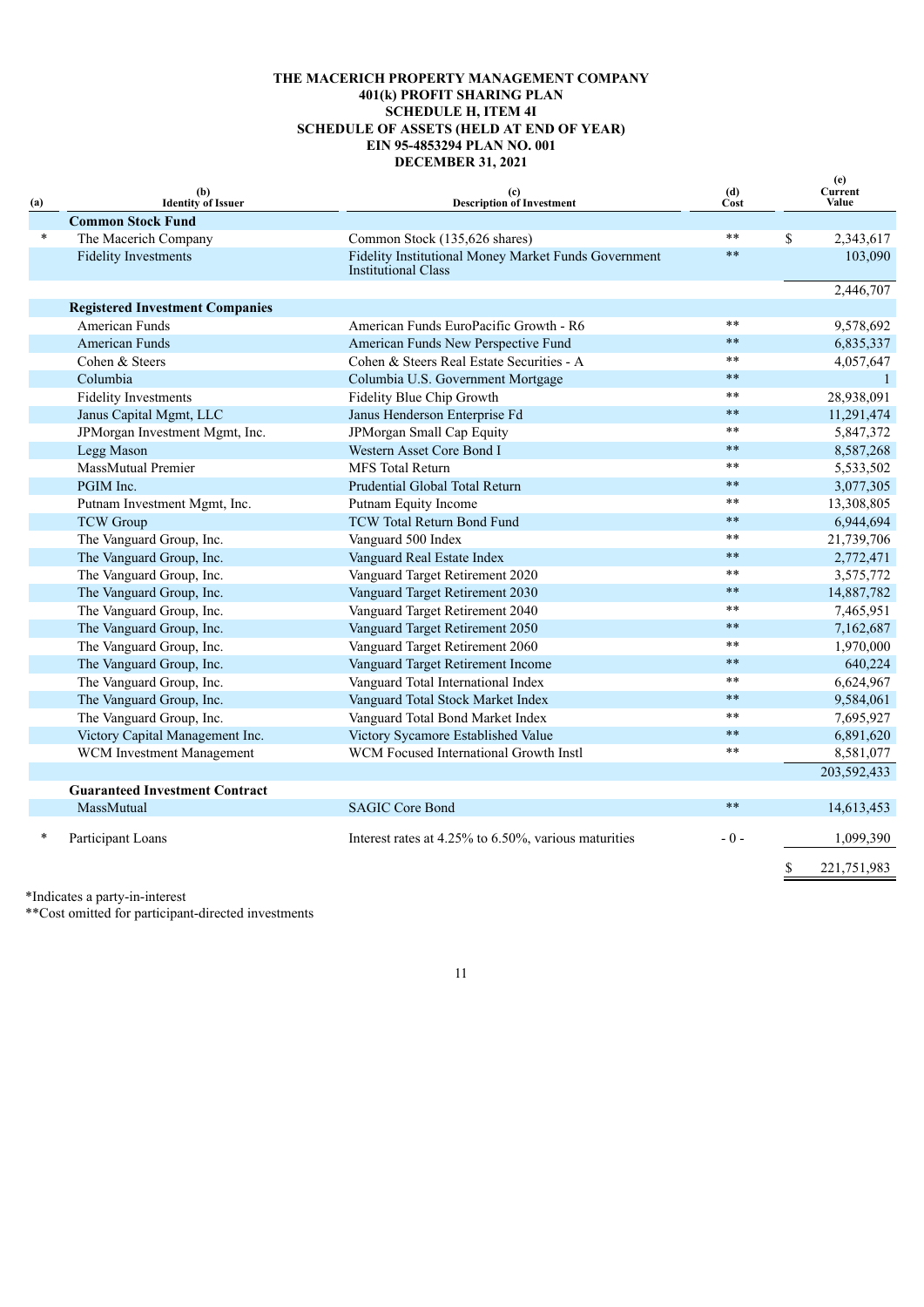#### **THE MACERICH PROPERTY MANAGEMENT COMPANY 401(k) PROFIT SHARING PLAN SCHEDULE H, ITEM 4J SCHEDULE OF REPORTABLE TRANSACTIONS EIN 95-4853294 PLAN NO. 001 DECEMBER 31, 2021**

<span id="page-14-0"></span>

| (a)<br><b>Identity of Party</b><br>Involved | (b)<br><b>Description of</b><br>Asset       | (c)<br><b>Purchase Price</b> | (d)<br><b>Selling Price</b> | (e)<br><b>Lease Rental</b> | (f)<br><b>Expense</b><br><b>Incurred with</b><br>Transaction | (g)<br><b>Cost of Asset</b> | (h)<br><b>Current Value of</b><br>Asset on | $\left( i\right)$<br>Trasaction Date Net Gain / (Loss) |
|---------------------------------------------|---------------------------------------------|------------------------------|-----------------------------|----------------------------|--------------------------------------------------------------|-----------------------------|--------------------------------------------|--------------------------------------------------------|
| Vanguard                                    | Vanguard<br><b>Target Retmnt</b><br>2030 Fd |                              | 14,438,610                  |                            |                                                              | 10,857,962                  | 14,438,610                                 | 3,580,648                                              |
| Vanguard                                    | Closed<br>Vanguard Instl<br>Target R 2030   | 14.438.610                   |                             |                            |                                                              |                             |                                            |                                                        |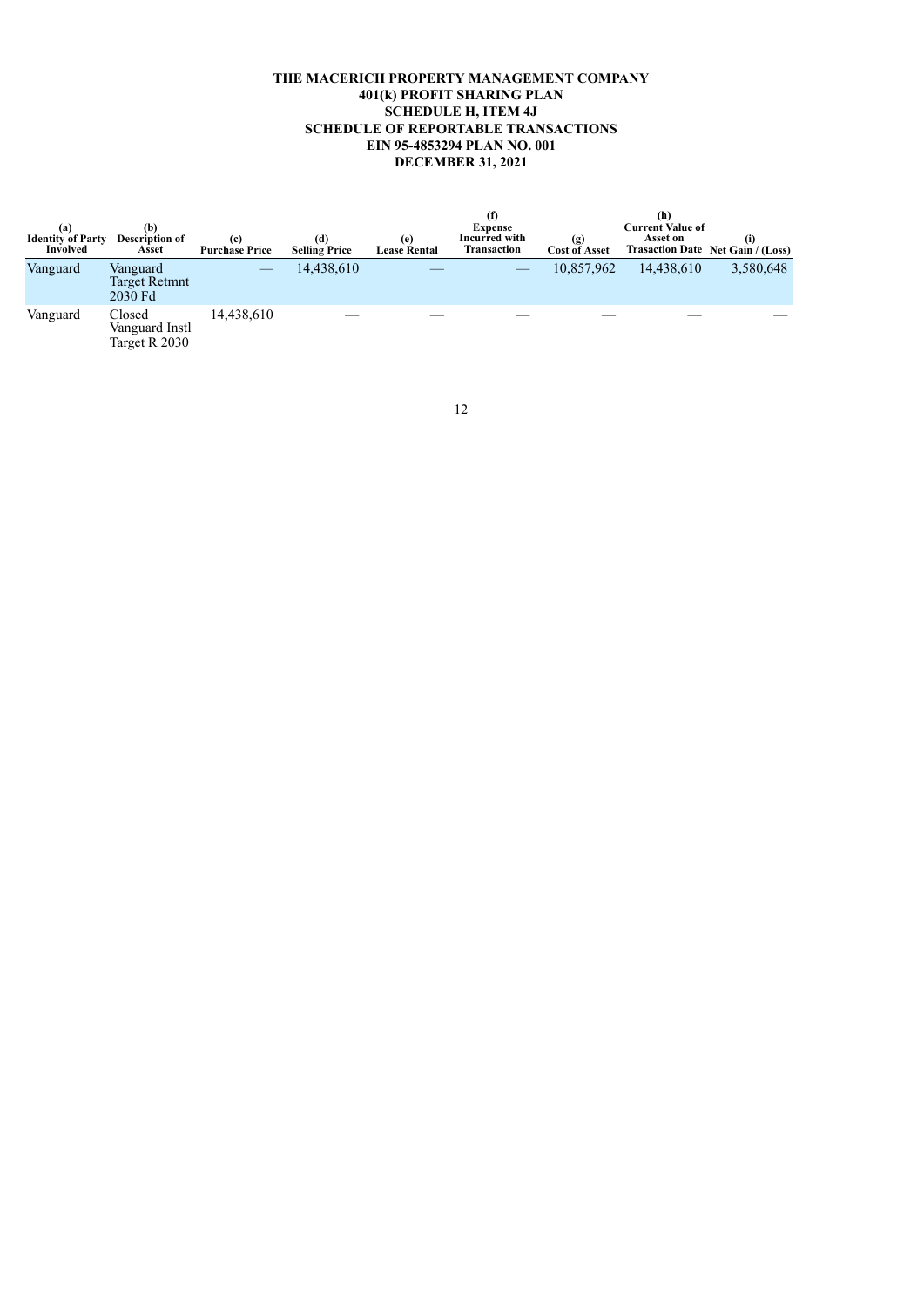#### **REQUIRED INFORMATION**

The Macerich Property Management Company 401(k) Profit Sharing Plan (the "Plan") is subject to the Employee Retirement Income Security Act of 1974 ("ERISA"). Therefore, in lieu of the requirements of Items 1-3 of Form 11-K, the financial statements and schedules of the Plan for the fiscal year ended December 31, 2021, which have been prepared in accordance with the financial reporting requirements of ERISA, are filed herewith and incorporated herein by this reference.

The written consent of Baker Tilly US, LLP with respect to the annual financial statements of the Plan are filed as Exhibit 23.1 to this Annual Report.

#### **SIGNATURES**

<span id="page-15-0"></span>*The Plan.* Pursuant to the requirements of the Securities Exchange Act of 1934, the trustees (or other persons who administer the employee benefit plan) have duly caused this annual report to be signed on its behalf on June 3, 2022, by the undersigned hereunto duly authorized.

#### THE MACERICH PROPERTY MANAGEMENT

COMPANY 401(K) PROFIT SHARING PLAN

- By: /s/ Olivia Leigh Olivia Leigh, Trustee
- By: /s/ Cory Scott Cory Scott, Trustee
- By: /s/ Chris Zecchini Chris Zecchini, Trustee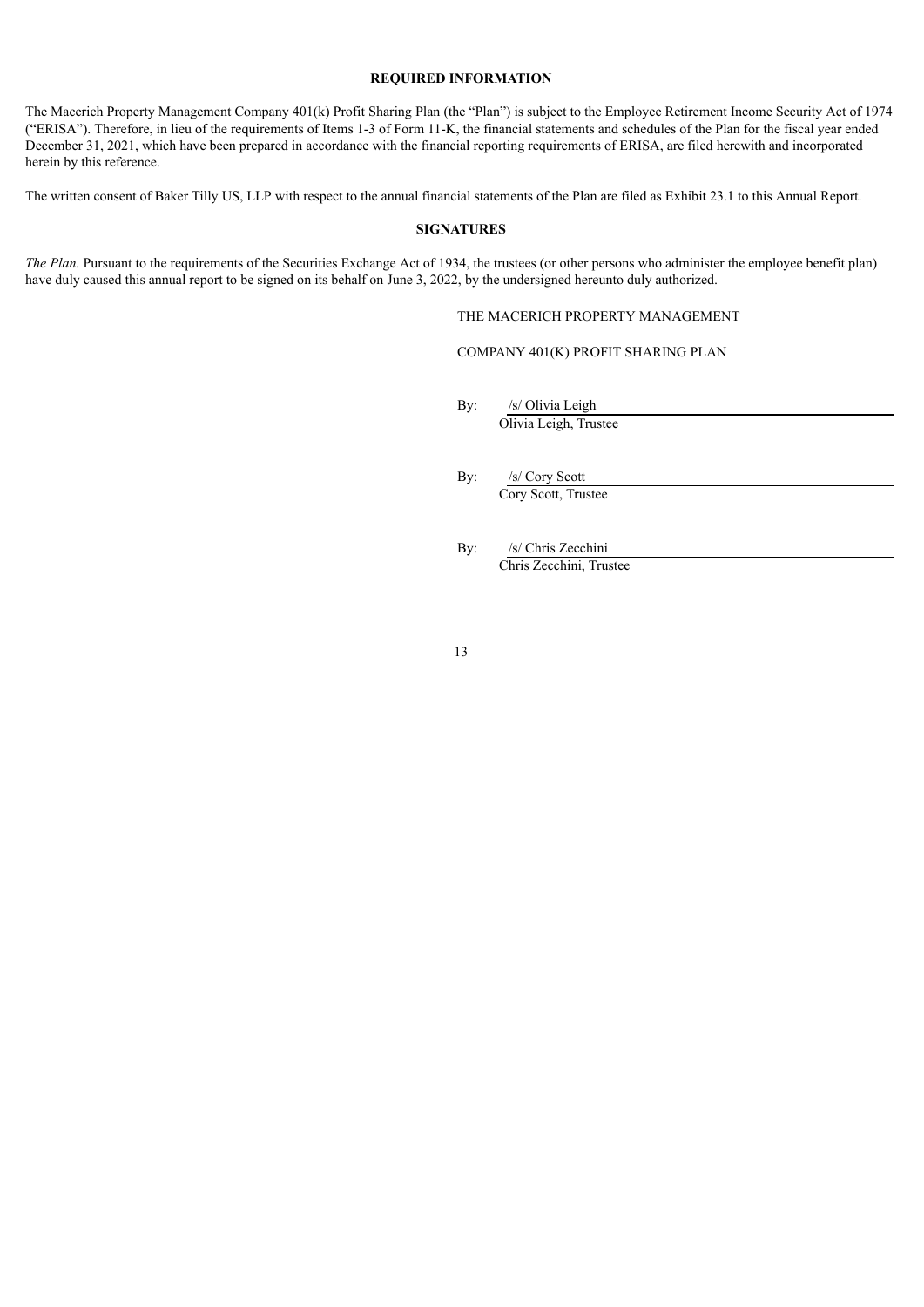# **Exhibit Index**

**Exhibit Number Description** [23.1\\*](#page-17-0) [Consent](#page-17-0) of [Baker](#page-17-0) Tilly US LLP

\* Filed herewith